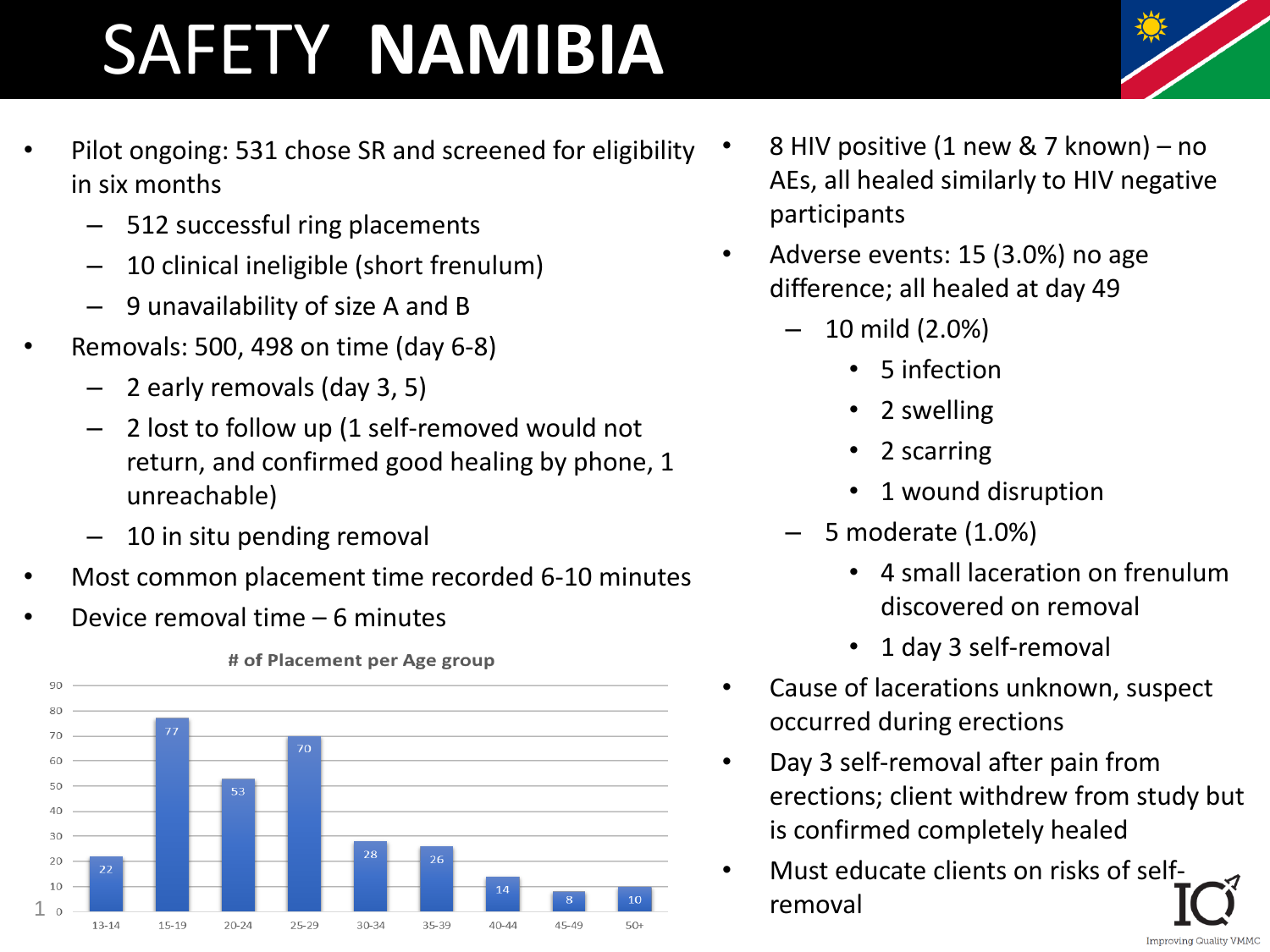## SAFETY **TANZANIA**



- Enrolled 575 clients in 30 days All devices were removed by day 8, all clients visited the health facility.
	- 539 (94%) removed on day 7
	- 29 (5%) day 4 to 6
	- $-4(0.7%)$  day 8
	- 1 (0.2%) self removal (day 3)
	- 1 (0.2%) self detachment (day 4)
	- Mean placement time 8 mins  $(SD \pm 3.98)$
	- Mean removal time 6 min  $(SD \pm 4.5)$
	- Adverse Events: **9 (1.6%)**  no age or provider cadre difference